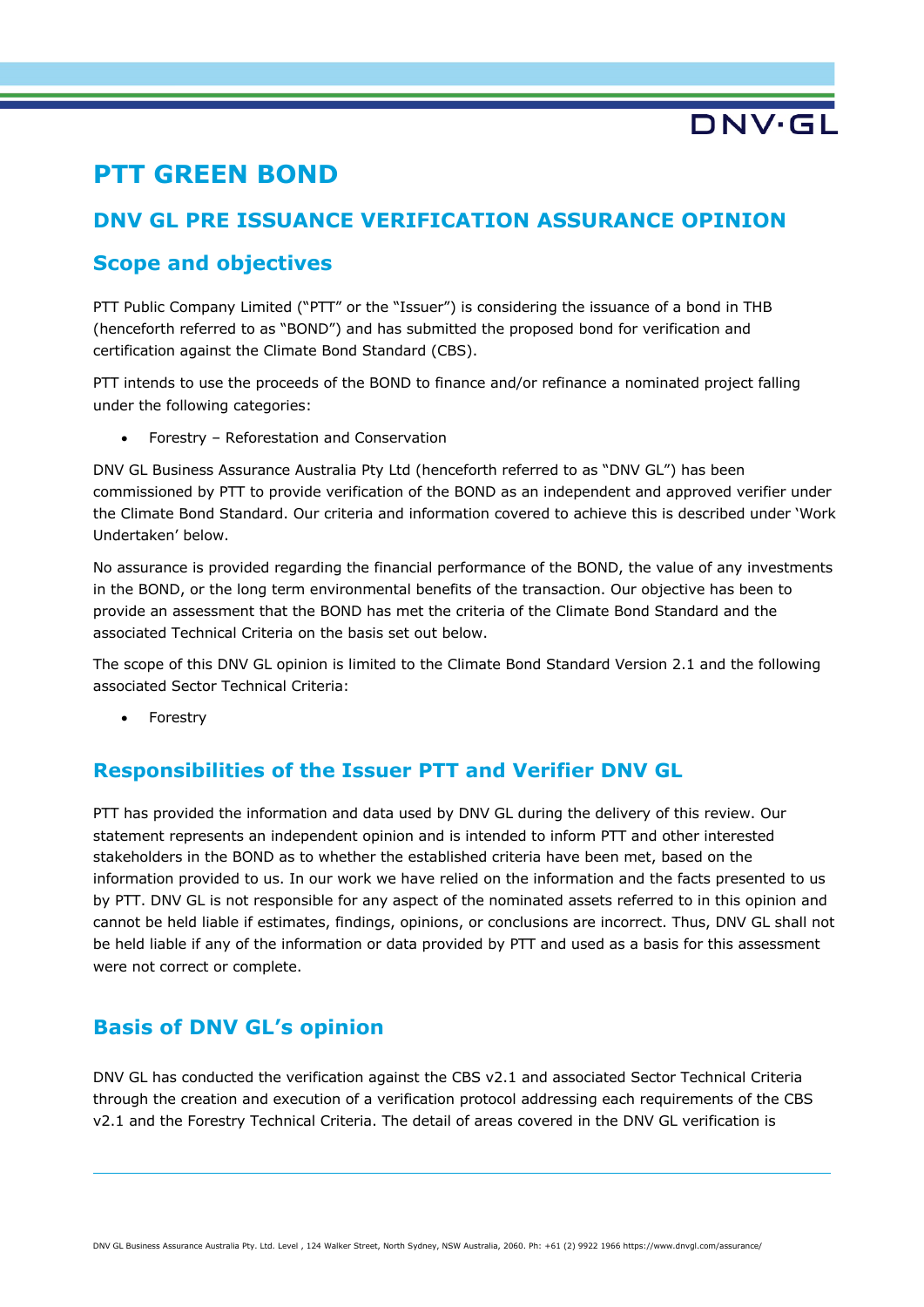#### **Page 2 of 6**



summarised in Schedule 2 below.

### **Work undertaken**

Our work constituted a high level review of the available information, based on the understanding that this information was provided to us by PTT in good faith. We have not performed an audit or other tests to check the veracity of the information provided to us. The work undertaken to form our opinion included:

- Creation and execution of a Climate Bond Standard Protocol, adapted to include the relevant Sector Technical Criteria for the BOND nominated projects and assets, as described above and in Schedule 2 to this Assessment;
- Assessment of documentary evidence provided by PTT on the BOND and supplemented by a high-level desktop research, documentation review and interviews with KASIKORNBANK PLC and PTT Representatives. These checks refer to current assessment best practices and standards methodology;
- Discussions with PTT, and review of relevant documentation;
- Remote inspection/review of a sample of nominated project sites;
- Documentation of findings against each element of the criteria. Our opinion as detailed below is a summary of these findings.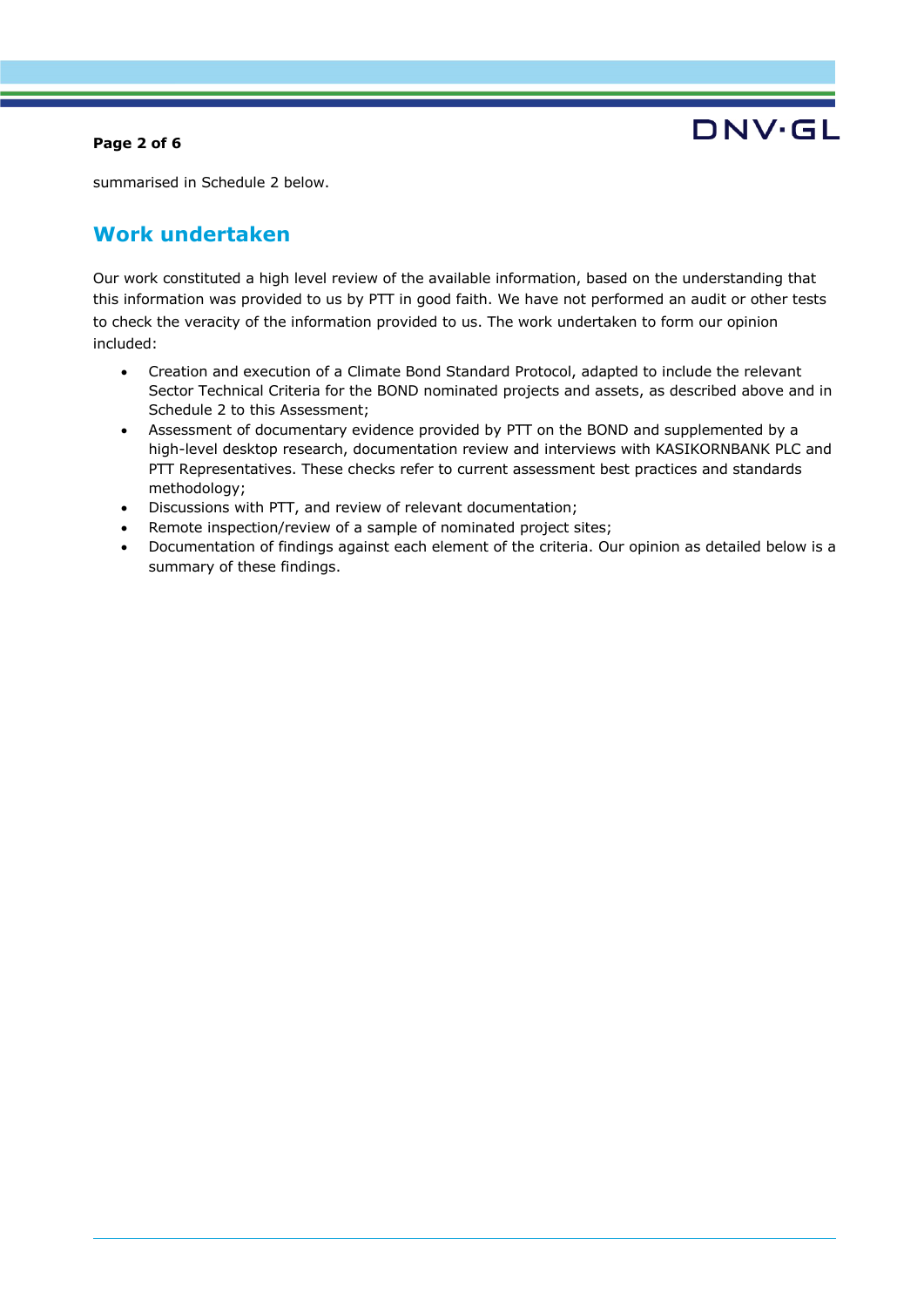#### **Page 3 of 6**

# DNV.GI

### **Findings and DNV GL's opinion**

DNV GL has performed the Pre Issuance Verification of the PTT Green Bond. It is DNV GL's responsibility to provide an independent verification statement on the compliance of the PTT Green Bond with the Climate Bond Standard.

DNV GL conducted the verification in accordance with the Climate Bond Standard Version 2.1 and with International Standard on Assurance Engagements *3000 Assurance Engagements other than Audits or Reviews of Historical Information*. The verification included i) checking whether the provisions of the Climate Bond Standard were consistently and appropriately applied and ii) the collection of evidence supporting the verification.

DNV GL's verification approach draws on an understanding of the risks associated with conforming to the Climate Bond Standard and the controls in place to mitigate these. DNV GL planned and performed the verification by obtaining evidence and other information and explanations that DNV GL considers necessary to give limited assurance that the PTT Green Bond meets the requirements of the Climate Bond Standard.

Based on the limited assurance procedures conducted, nothing has come to our attention that causes us to believe that the PTT Green Bond is not, in all material respects, in accordance with the Pre Issuance requirements of the Climate Bond Standard Version 2.1 and Associated Forestry Technical Criteria.

#### **for DNV GL Business Assurance Australia Pty Ltd**

Sydney, 21 June 2020

**Mark Robinson** Manager, Sustainability Services DNV GL – Business Assurance

#### **About DNV GL**

Driven by our purpose of safeguarding life, property and the environment, DNV GL enables organisations to advance the safety and sustainability of their business. Combining leading technical and operational expertise, risk methodology and in-depth industry knowledge, we empower our customers' decisions and actions with trust and confidence. We continuously invest in research and collaborative innovation to provide customers and society with operational and technological foresight. With our origins stretching back to 1864, our reach today is global. Operating in more than 100 countries, our 16,000 professionals are dedicated to helping customers make the world safer, smarter and greener.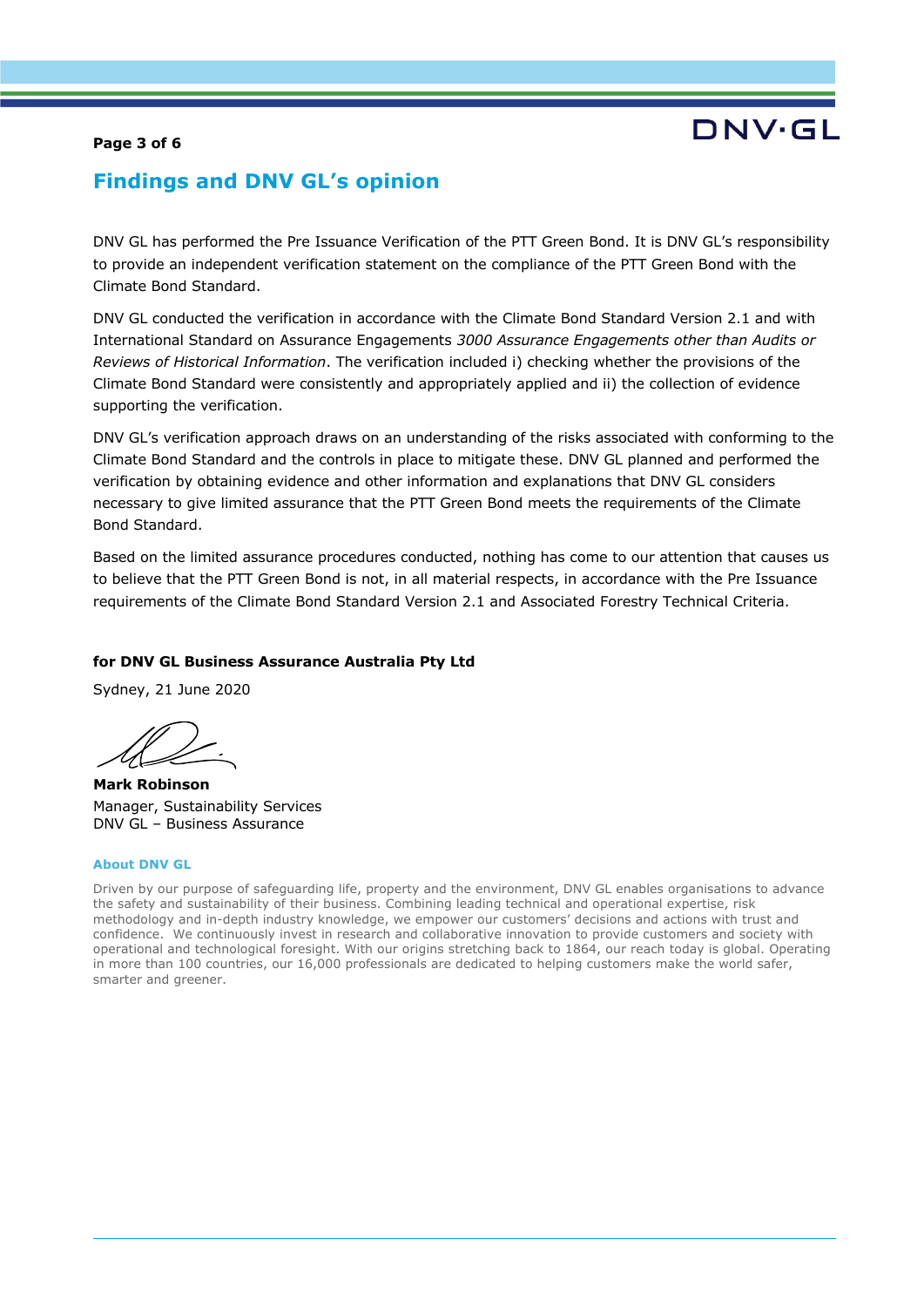**DNV·GL** 

**Page 4 of 6**

## **SCHEDULE 1: DESCRIPTION OF NOMINATED ASSETS**

| <b>Eligible Projects &amp; Assets</b><br><b>Category</b> | <b>Sub category</b>            | <b>Projects</b>                                                                                             | <b>Project Location</b> |
|----------------------------------------------------------|--------------------------------|-------------------------------------------------------------------------------------------------------------|-------------------------|
| Forestry                                                 | Reforestation and Conservation | <b>PTT Reforestation Project</b><br>(Long-term forest conservation project and associated learning centres) | Thailand                |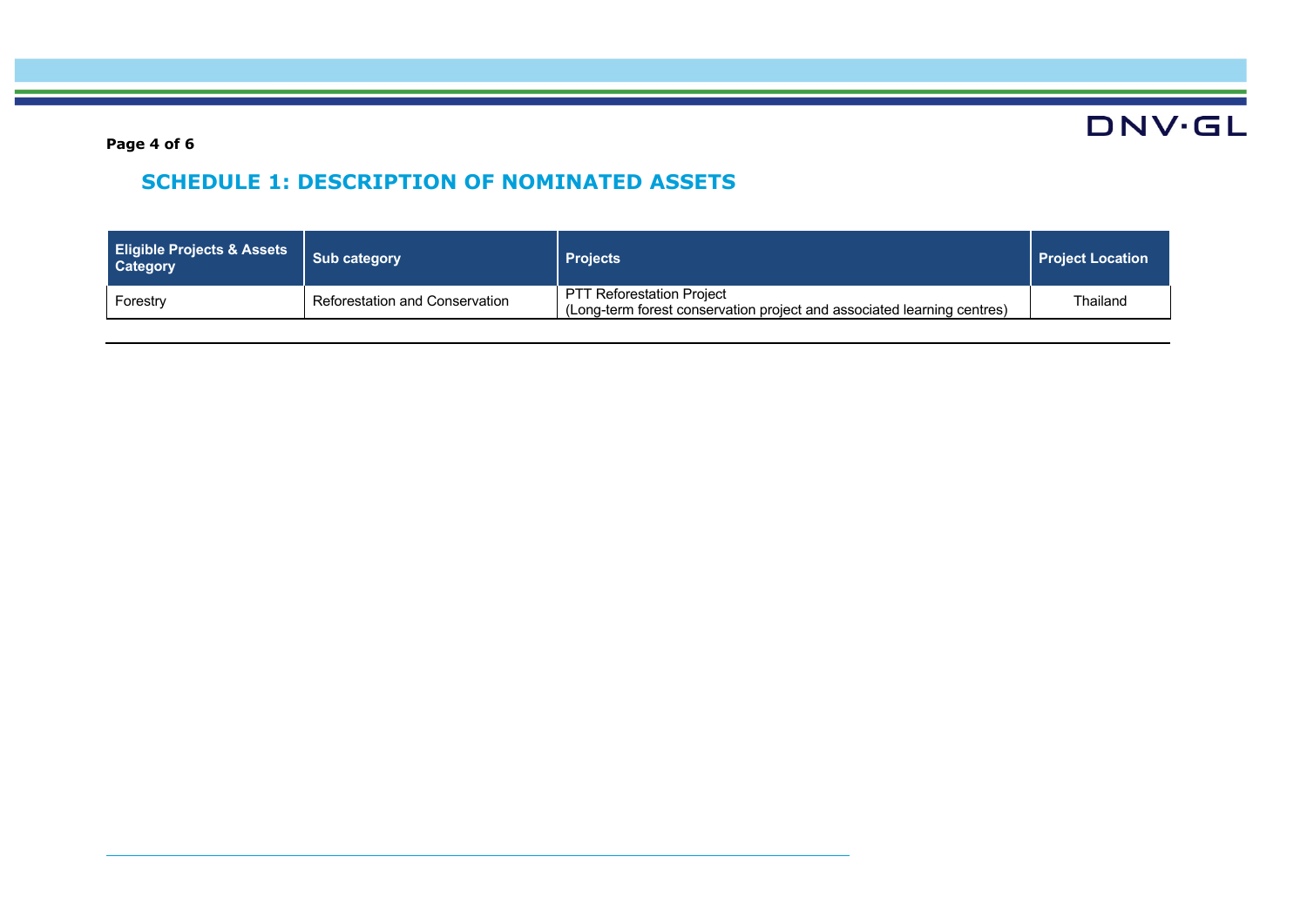# **DNV·GL**

#### **Page 5 of 6**

### **SCHEDULE 2: VERIFICATION CRITERIA**

#### **Summary criteria for assertions of compliance with the Climate Bond Standard v2.1**

The criteria against which PTT and its nominated projects and assets have been reviewed prior to inclusion in the BOND are grouped under the requirements as detailed within the Climate Bond Standard Version 2.1 including:

#### **Part A: General Requirements**

| Area                      | Requirement                                                                                                                      |
|---------------------------|----------------------------------------------------------------------------------------------------------------------------------|
| <b>Project Nomination</b> | The Climate Bond issued must specify the project collateral or physical assets with which it is associated                       |
| Use of Proceeds           | Proceeds must be allocated to Nominated Project(s)                                                                               |
| Non-Contamination         | Issuers are permitted a grace period to allocate or re-allocate funds to Nominated Project(s)                                    |
| Confidentiality           | The information disclosed to the Verifier and the Climate Bond Standards Board may be subject to<br>confidentiality arrangements |
| Reporting                 | Reporting on use of proceeds and nominated projects and assets                                                                   |

#### **Part B: Low Carbon Contribution - Eligible projects and physical assets**

Nominated projects and assets include financing and/or refinancing of or investments in equipment and systems which enable the mitigation of greenhouse gasses, as detailed in Appendix B.

| Area                                    | Requirement                                                                           |
|-----------------------------------------|---------------------------------------------------------------------------------------|
| Forestry - Conservation and Restoration | Nitigation - Carbon stocks of forests are maintained through good management practice |